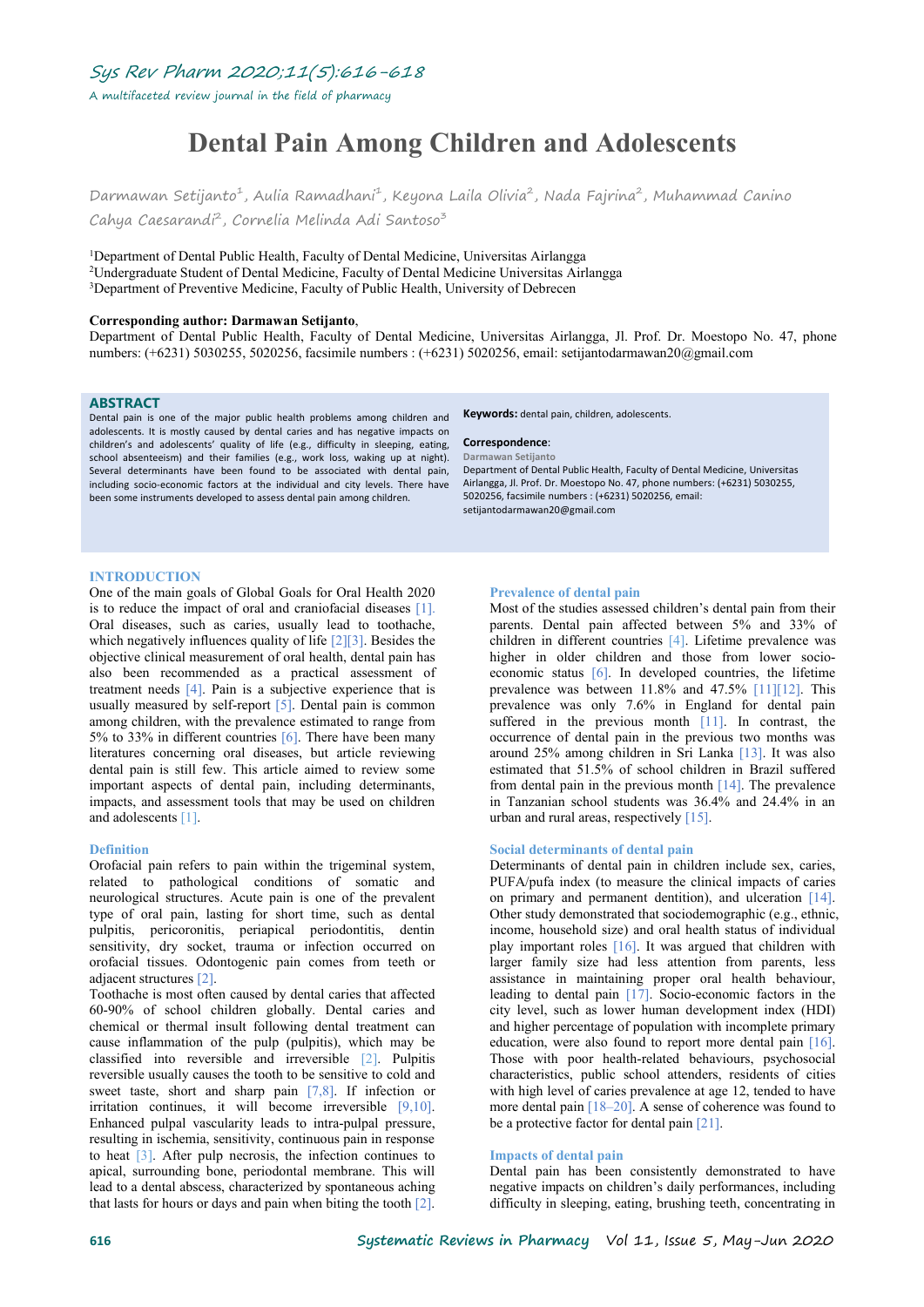the class, doing homework, playing, avoiding recreation activities, and school absenteeism [3,14,22]. [14][3] Dental pain experienced by children also negatively affected their families, such as disruption in physical activities (e.g., performing household activities), social activities (e.g., visiting friends and relatives), psychological activities (e.g., waking up at night, emotional stability, family relationship), and economic impacts (e.g., work loss, effect on family budget due to expenditure on pain relief). These impacts were more observed on families with lower than higher socio-economic status [23].

#### **Acute Pediatric Dental Pain Management**

The American Academy of Pediatric Dentistry (AAPD) recommends health care professionals to conduct detailed pain assessment and document the pain symptoms in the patient's record [24]. One of the tool to measure the severity of the pain is by using the Visual Analogue Scale of Faces [25]. Healthcare professionals should also consider nonpharmacologic and pharmacologic strategies to lessen the pain. Non-pharmacologic strategies include keeping the calm environment, deep breathing, distraction, play therapy, Clinica employing the tell-show-do technique, while pharmacologic therapies include administration of anesthesia, analgesic medications, or sedation regimens [24][26][27].

## **Assessment Tools for Dental Pain**

## **Preschool children and children with learning disability**

The Dental Discomfort Questionnaire (DDQ) is an instrument used for recognizing behaviours of preschool children that indicate dental pain  $[5, 6]$ . The underlying concept behind its development was that toothache usually led to difficulty in sleeping, eating, negative behaviour, and the fact that children at this age were usually unable to verbalize pain, as their understanding of pain depended on their development of cognitive abilities [7]. The first version consisted of 12 items concerning pain-related behaviour that had to be completed by parents. The final version had 8 items with good psychometric properties. It was first validated in the Netherland and later in Brazil  $[28][29]$ . There is also a DDQ version developed for children with a learning disabilities [30].

## **School children**

The child dental pain questionnaire (child-DPQ) was a tool used for measuring self-reported dental pain and its impact on children. This questionnaire consisted of three different parts, which are prevalence, severity, and consequences of dental pain on life quality. Each part has two items, corresponding to six questions in total. The final score will be either 0 or between 6 and 15. Lower score refers to better oral health status. This questionnaire has been validated in children aged 8-9 years old in Brazil. Itwas suggested to have the benefits of being short, easy to interpret, and be integrated into clinical settings [31-38].

## **REFERNCES**

- 1. Hobdell, M., Clarkson, J., Petersen, P. E., & Johnson, N. (2003). Global goals for oral health 2020. *International dental journal*, *53*(5), 285-288.
- 2. Renton, T. (2011). Dental (odontogenic) pain. *Reviews in pain*, *5*(1), 2-7. https://doi.org/10.1177%2F204946371100500102
- 3. Moura-Leite, F. R., Ramos-Jorge, J., Ramos-Jorge, M. L., de Paiva, S. M., Vale, M. P., & Pordeus, I. A. (2011). Impact of dental pain on daily living of five-year-old

Brazilian preschool children: prevalence and associated factors. *European Archives of Paediatric Dentistry*, *12*(6), 293-297.

https://doi.org/10.1007/BF03262826

- 4. Bastos, J. L., Peres, M. A., Peres, K. G., Araujo, C. L., & Menezes, A. M. (2008). Toothache prevalence and associated factors: a life course study from birth to age 12 yr. *European Journal of Oral Sciences*, *116*(5), 458-466. https://doi.org/10.1111/j.16000722.2008.00566.x
- 5. Younger, J., McCue, R., & Mackey, S. (2009). Pain outcomes: a brief review of instruments and techniques. *Current pain and headache reports*,*13*(1), 39-43.

https://doi.org/10.1007/s11916-009-0009-x

- 6. Slade, G. D. (2001). Epidemiology of dental pain and dental caries among children and adolescents. *Community dental health*, *18*(4), 219-227.
- 7. Lendrawati, L., Pintauli, S., Rahardjo, A., Bachtiar, A., & Maharani, D. A. (2019). Risk factors of dental caries: Consumption of sugary snacks among Indonesian adolescents. *Pesquisa Brasileira em Odontopediatria e Clínica Integrada*, *19*. http://dx.doi.org/10.4034/pboci.2019.191.42
- 8. Abidin, T., Bachtiar, A., Pintauli, S., Marsaulina, I., & Rahardjo, A. (2016). Determining validity and reliability of oral health-related quality of life instrument for clinical consequences of untreated dental caries in children. *Asian Journal of Epidemiology*, *9*(1-3), 10-17. https://doi.org/10.3923/aje.2016.10.17
- 9. Achmad, H., Handayani, H., Singgih, M. F., Horax, S., Ramadhany, S., Setiawati, F., & Ramadhany, Y. F. (2020). Analysis of Dental Caries & Gingivitis with the Occurrence of Stunting in Children in Makassar City (Tamalanrea Subdistrict). *Systematic Reviews in Pharmacy*, *11*(4), 371-376. http://dx.doi.org/10.31838/srp.2020.4.55
- 10. Erwansyah, E., Mudjari, S., Akbar, F. H., & Rustam, A. (2020). Relationship Between Body Mass Index and Age in 8-15-Year-Old Orthodontic Patients. *Pesquisa Brasileira em Odontopediatria e Clínica Integrada*, *20*. https://doi.org/10.1590/pboci.2020.062
- 11. Shepherd, M. A., Nadanovsky, P. A. U. L. O., & Sheiham, A. (1999). The prevalence and impact of dental pain in 8-year-old school children in Harrow, England. *British dental journal*, *187*(1), 38-41. https://doi.org/10.1038/sj.bdj.4800197
- 12. Vargas, C. M., Macek, M. D., Goodman, H. S., & Wagner, M. L. (2005). Dental pain in Maryland school children. *Journal of Public Health Dentistry*, *65*(1), 3-6. https://doi.org/10.1111/j.17527325.2005.tb02780.x
- 13. Ratnayake, N., & Ekanayake, L. (2005). Prevalence and impact of oral pain in 8‐year‐old children in Sri Lanka. *International journal of paediatric dentistry*, *15*(2), 105-112. https://doi.org/10.1111/j.1365263X.2005.00602.x
- 14. Santos, P. S., Martins-Júnior, P. A., Paiva, S. M., Klein, D., Torres, F. M., Giacomin, A., ... & Cardoso, M. (2019). Prevalence of self-reported dental pain and associated factors among eight-to ten-year-old Brazilian schoolchildren. *PloS one*, *14*(4), e0214990. https://doi.org/10.1371/journal.pone.0214990
- 15. Mashoto, K. O., Åstrøm, A. N., David, J., & Masalu, J. R. (2009). Dental pain, oral impacts and perceived need for dental treatment in Tanzanian school students: a cross sectional study. *Health and quality of life outcomes*, *7*(1), 73. https://doi.org/10.1186/1477-7525-7-73
- 16. Ferreira‐Júnior, O. M., Freire, M. D. C. M., Moreira, R.